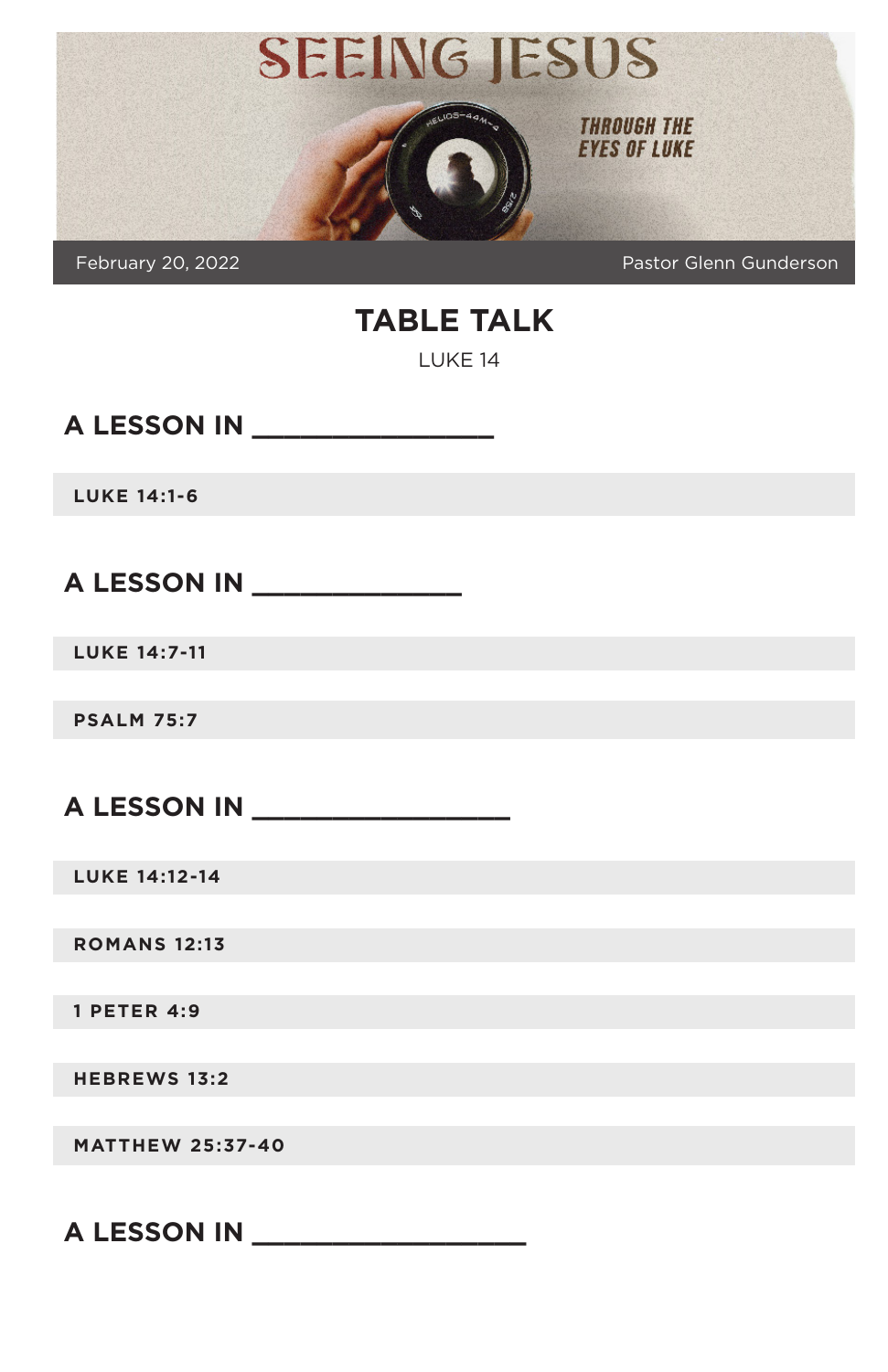1. \_\_\_\_\_\_\_\_\_\_\_\_\_\_\_\_

**LUKE 14:15-16**

**JOHN 4:13-14**

**ISAIAH 55:1-2**

**JOHN 6:48-51**

**2 CORINTHIANS 6:2**

 $2.$ 

**LUKE 14:17-20**

*"'Come' is certainly one of the great words of the Gospel. Religion tells the sinner to 'do' or 'go' (perhaps on a pilgrimage), or 'pay' or 'hope', but Christ says to all, 'Come!'"*

*Warren Wiersbe*

#### **REVELATION 22:17**

 $3.$ 

**LUKE 14:21-24**

**ROMANS 3:18**

**ACTS 17:30**

**ISAIAH 55:6**

**Fill in the blanks:** sympathy, humility, generosity, opportunity, preparation, invitation, condemnation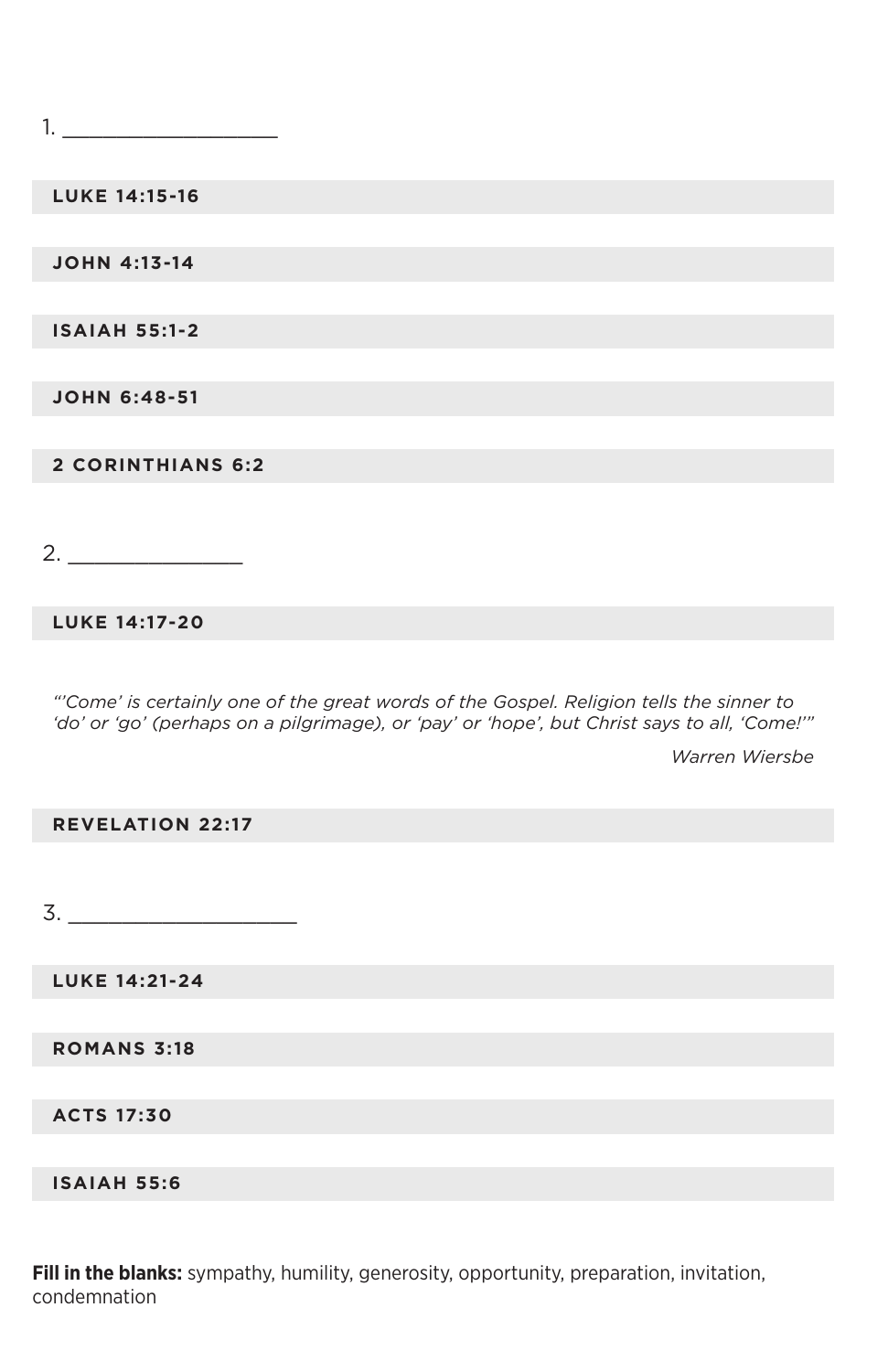# STUDY GUIDE LUKE 14 WEEK 7

*This Study Guide provides a daily reading plan to read through the Gospel of Luke on your own during the week. The following questions are provided for your personal reflection and application and for you to discuss with your family, friends, and Life Group. While the sermons will not be able to cover every passage in Luke, the Study Guide and daily readings will. If you are missing any Study Guides, they are available at the Connect Center or online with the sermon archives each week.*

#### OPEN UP

Did you ever skip school or make up an excuse to get out of going? What happened?

## DAY 1: READ LUKE 14:1-14

How does Jesus' view of honor (vv. 7-11) differ from that held by others at the meal?

What does this passage teach you about the differences between kingdom values and social values?

In verse 7 Jesus observes subtle social behavior; what does that tell you about his ability to observe your behavior?

How do things like customs and status get in the way of loving others in your family? Church? Work place? Community?

## DAY 2: READ LUKE 14:15-24

What character in this parable can you most identify with?

What do you think the "great banquet" (v. 16) represents?